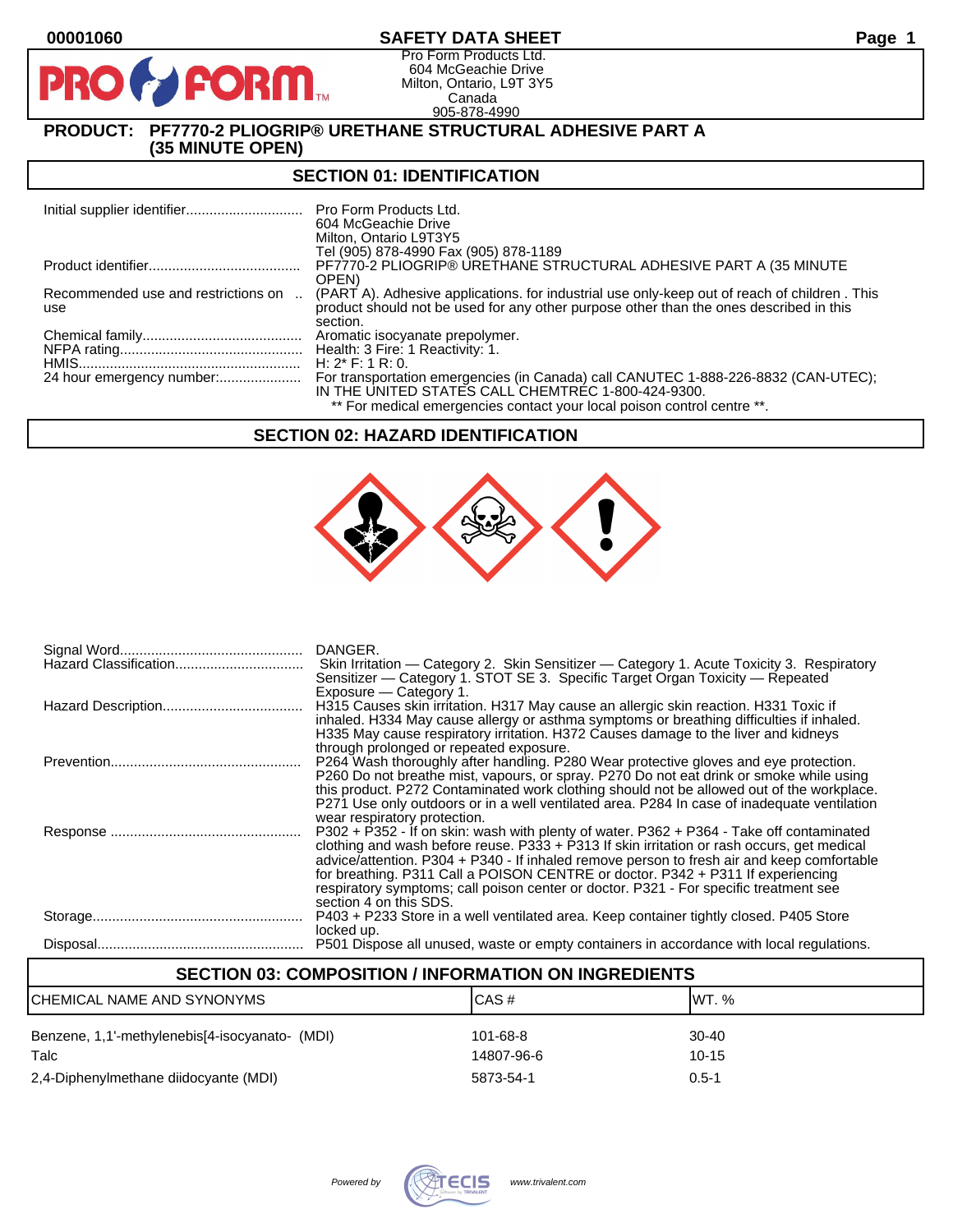#### **SECTION 04: FIRST-AID MEASURES**

| Check for and remove any contact lenses, if safe and easy to do so. In case of contact,<br>immediately flush eyes, keeping eyelids open, with plenty of water for at least 15 minutes.                                                                                                                                                                                                                                                                                                                                                                                                                                                                                                                                                                                                                   |
|----------------------------------------------------------------------------------------------------------------------------------------------------------------------------------------------------------------------------------------------------------------------------------------------------------------------------------------------------------------------------------------------------------------------------------------------------------------------------------------------------------------------------------------------------------------------------------------------------------------------------------------------------------------------------------------------------------------------------------------------------------------------------------------------------------|
| Obtain medical attention.<br>Immediately flush skin with plenty of soap and water. Remove contaminated clothing.<br>Wash clothing before reuse. Do not peel solidified product off the skin. If irritation persists,<br>seek medical attention.                                                                                                                                                                                                                                                                                                                                                                                                                                                                                                                                                          |
| If inhaled, remove to fresh air. If not breathing, give artificial respiration. If breathing is<br>difficult, give oxygen, obtain medical attention.                                                                                                                                                                                                                                                                                                                                                                                                                                                                                                                                                                                                                                                     |
| Rinse mouth with water. Never give anything by mouth to an unconscious person. If<br>spontaneous vomiting occurs have victim lean forward with head down to prevent<br>aspiration of fluid into the lungs. Obtain medical attention immediately.                                                                                                                                                                                                                                                                                                                                                                                                                                                                                                                                                         |
| Treat victims symptomatically. Skin: this compound is a known skin sensitizer. Treat<br>symptomatically as for contact dermatitis or thermal burns. If burned, treat as thermal burn.<br>Ingestion: treat symptomatically. There is no specific antidote. Inducing vomiting is<br>contraindicated because of the irritating nature of this compound. Respiratory: this<br>compound is a known pulmonary sensitizer. Treatment is essentially symptomatic. An<br>individual having a skin or pulmonary sensitization reaction to this material should be<br>removed from exposure to any isocyanate. In the event of an incident involving this product<br>ensure that medical authorities are provided a copy of this safety data sheet. In all cases, if<br>irritation persists seek medical attention. |

#### **SECTION 05: FIRE-FIGHTING MEASURES**

| Suitable and unsuitable extinguishing<br>media                                                                     | Dry chemical. Carbon dioxide. Water spray.                                                                                                                                                                                                                                                                                                                                                                                                                                                                |
|--------------------------------------------------------------------------------------------------------------------|-----------------------------------------------------------------------------------------------------------------------------------------------------------------------------------------------------------------------------------------------------------------------------------------------------------------------------------------------------------------------------------------------------------------------------------------------------------------------------------------------------------|
| Specific hazards arising from the<br>hazardous product, such as the nature of<br>any hazardous combustion products | Aldehydes, carbon dioxide and carbon monoxide, halogenated hydrocarbons, hydrogen<br>cyanide (hydrocyanic acid), isocyanates, ketones, nitrogen compounds, nitrogen oxides<br>(nox), toxic fumes carbon dioxide and carbon monoxide, hydrogen cyanide (hydrocyanic<br>acid), isocyanates, nitrogen oxides (nox), toxic fumes, aldehydes, ketones, halogenated<br>hydrocarbons.                                                                                                                            |
| Special protective equipment and<br>precautions for fire-fighters                                                  | Firefighter should be equipped with self-contained breathing apparatus and full protective<br>clothing to protect against potentially toxic and irritating fumes. During a fire, isocyanate<br>vapours and other irritating, highly toxic gases may be generated by thermal decomposition<br>or combustion. Cool fire-exposed containers with cold water spray. Heat will cause<br>pressure buildup and may cause explosive rupture. Heat will cause pressure buildup and<br>may cause explosive rupture. |
| Unusual fire / explosion hazards.                                                                                  | Reaction between water or foam and hot MDI can be vigorous.                                                                                                                                                                                                                                                                                                                                                                                                                                               |

# **SECTION 06: ACCIDENTAL RELEASE MEASURES**

| Isolate area and keep unauthorized people away. Do not walk through spilled material.<br>Wear recommended protective equipment. Ventilate. Open windows and doors to allow<br>air circulation. Dike area to prevent spreading. The use of absorbent socks or spill pillows<br>may be required. Stop leak if safe to do so. Prevent runoff into drains, sewers, and other                                                                                                                                                                                                                                                                                                                                                                                                                                                                                                                                                                                    |
|-------------------------------------------------------------------------------------------------------------------------------------------------------------------------------------------------------------------------------------------------------------------------------------------------------------------------------------------------------------------------------------------------------------------------------------------------------------------------------------------------------------------------------------------------------------------------------------------------------------------------------------------------------------------------------------------------------------------------------------------------------------------------------------------------------------------------------------------------------------------------------------------------------------------------------------------------------------|
| waterways.<br>Absorb isocyanates with sawdust or other absorbent. Cover spill area with suitable<br>absorbent material (e.g., sand, earth, sawdust, vermiculite, Oil-Dri, Kitty Litter, etc.).<br>Saturate absorbent material with neutralizing solution. Recommended portion is ten parts<br>neutralizing solution to one part spilled material. Suggested neutralization solution: 90%<br>water $+5\%$ concentrated ammonia $+5\%$ detergent (dish soap). Add an additional layer of<br>absorbent material. Use shovel to move absorbent material around to ensure that all<br>spilled material comes in contact with the neutralizing solution. Shovel all absorbed<br>material, including absorbent socks or spill pillows, into an appropriate salvage drum. Add<br>further amounts of neutralizing solution. Allow to stand (covered loosely) for 48 to 72<br>hours, to allow any gases to escape. Do not use neutralizing solution on a large spill. |
| Decontaminate spill area with decontamination solution. Area can then be washed with<br>soap and water. Use a heat gun and a scraper to remove cured adhesive. Prior to using a<br>heat gun, ensure that the surface can withstand the heat generated by the gun. Use a<br>solvent such as; isopropanol, methyl ethyl ketone, or acetone, to clean up up residual<br>curative.                                                                                                                                                                                                                                                                                                                                                                                                                                                                                                                                                                              |

#### **SECTION 07: HANDLING AND STORAGE**

| Precautions for safe handling | Avo |
|-------------------------------|-----|
|-------------------------------|-----|

Precautions for safe handling.................... Avoid skin and eye contact. Do not breathe vapours, mist or dust. Use adequate ventilation. Decomposition products can be highly toxic and irritating. Individuals with lung or breathing problems or prior allergic reactions to isocyanates must not be exposed to vapour or spray mist. Handle in accordance with good industrial hygiene and safety

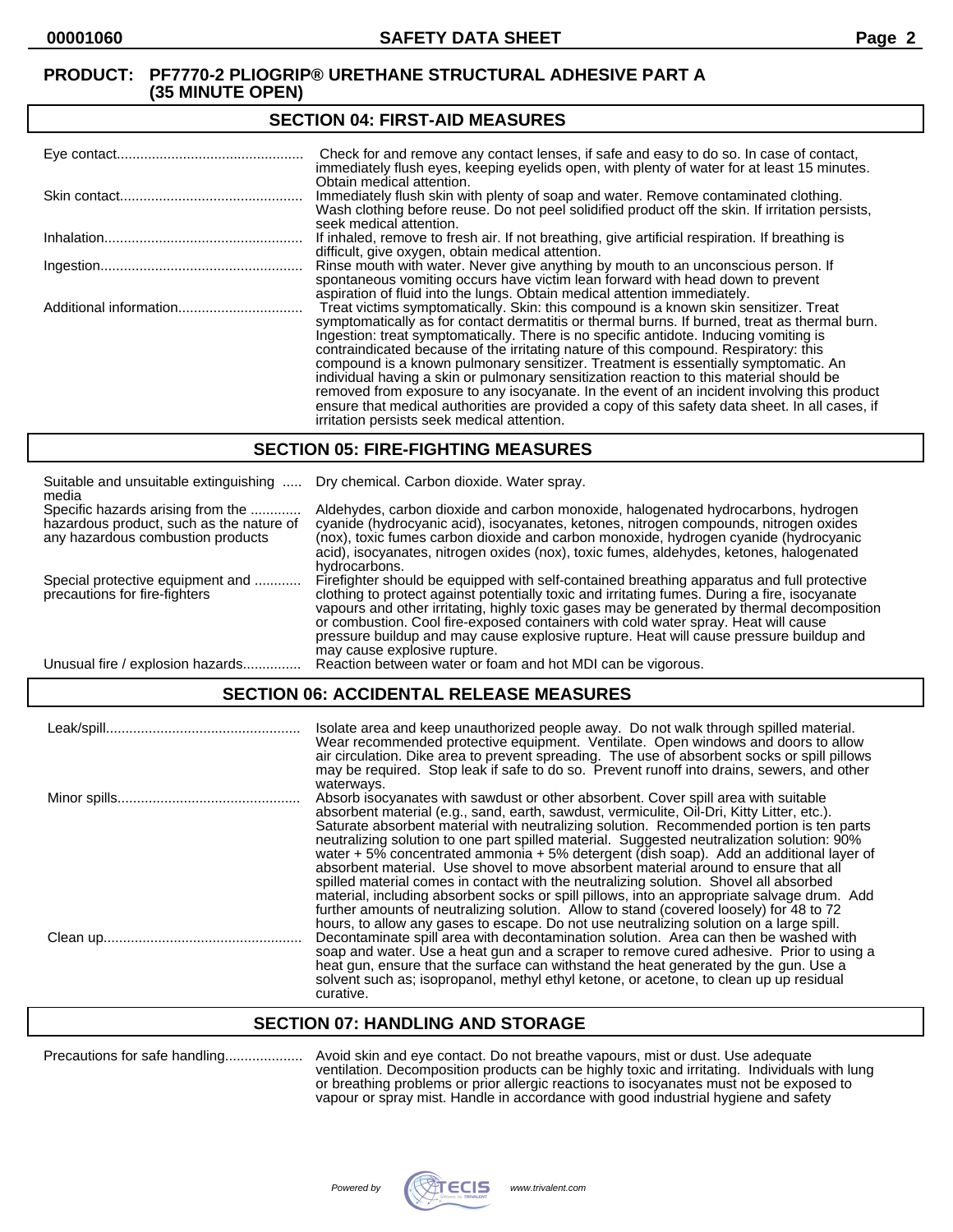# **SECTION 07: HANDLING AND STORAGE**

Precautions for safe handling.................... practices. Warning properties (irritation of the eyes, nose and throat or odour) are not adequate to prevent chronic overexposure from inhalation. Wash thoroughly after handling. Wear respiratory protection if material is heated, sprayed, used in confined space, or if exposure limit is exceeded. Employee education and training are important. Conditions for safe storage, including any Store in tightly closed containers to prevent moisture contamination. Store in a cool, dry incompatibilities and well ventilated area. Exposure to vapours of heated isocyanates can be extremely dangerous.

# **SECTION 08: EXPOSURE CONTROLS / PERSONAL PROTECTION**

| <b>INGREDIENTS</b>                                    | TWA                 | <b>ACGIH TLV</b><br><b>STEL</b>                                                                                                                                                                                                                                                                                                                                                                                                                                                                                                                                                                                                                                                                                                                                                                                         | <b>OSHA PEL</b><br><b>PEL</b>                                                                                                             | <b>STEL</b>             | <b>NIOSH</b><br>REL      |  |
|-------------------------------------------------------|---------------------|-------------------------------------------------------------------------------------------------------------------------------------------------------------------------------------------------------------------------------------------------------------------------------------------------------------------------------------------------------------------------------------------------------------------------------------------------------------------------------------------------------------------------------------------------------------------------------------------------------------------------------------------------------------------------------------------------------------------------------------------------------------------------------------------------------------------------|-------------------------------------------------------------------------------------------------------------------------------------------|-------------------------|--------------------------|--|
| Benzene.<br>1,1'-methylenebis[4-isocy<br>anato- (MDI) | $0.005$ ppm         | Not established                                                                                                                                                                                                                                                                                                                                                                                                                                                                                                                                                                                                                                                                                                                                                                                                         | $0.005$ ppm TWA                                                                                                                           | 0.005 ppm AB OEL<br>TWA | $0.05 \,\mathrm{mq/m}$ 3 |  |
| Talc                                                  | $2 \text{ mg/m}$    | Not established                                                                                                                                                                                                                                                                                                                                                                                                                                                                                                                                                                                                                                                                                                                                                                                                         | 2 mg/m3 TWA                                                                                                                               | Not established         | Not established          |  |
|                                                       | CA ON: 2mg/kg (TWA) |                                                                                                                                                                                                                                                                                                                                                                                                                                                                                                                                                                                                                                                                                                                                                                                                                         |                                                                                                                                           |                         |                          |  |
| 2,4-Diphenylmethane<br>diidocyante (MDI)              | Not established     | Not established                                                                                                                                                                                                                                                                                                                                                                                                                                                                                                                                                                                                                                                                                                                                                                                                         | Not established                                                                                                                           | Not established         | Not established          |  |
|                                                       |                     | Chemical safety goggles and full faceshield if a splash hazard exists. Contact lenses                                                                                                                                                                                                                                                                                                                                                                                                                                                                                                                                                                                                                                                                                                                                   |                                                                                                                                           |                         |                          |  |
|                                                       |                     | Chemical resistant gloves.<br>exposure.                                                                                                                                                                                                                                                                                                                                                                                                                                                                                                                                                                                                                                                                                                                                                                                 | should not be worn when working with this chemical.<br>Wear adequate protective clothes. Wear long sleeves and trousers to prevent dermal |                         |                          |  |
|                                                       |                     | Safety boots per local regulations.<br>In case of insufficient ventilation, wear suitable respiratory equipment. An approved air<br>purifying respirator with organic vapour cartridges and particulate prefilter can be used to<br>minimize exposure. However, this should be permitted only for short periods of time $(1hour) at relatively low concentrations (at or near the exposure limit). Protection provided byair-purifying respirators is limited. The use of a positive pressure air supplied respirator ismandatory when airborne concentrations are not known or airborne solvent levels are 10times the appropriate exposure limit or spraying is performed in a confined space or withlimited ventilation. Use NIOSH approved respirator or equipment. Do not exceed the uselimits of the respirator.$ |                                                                                                                                           |                         |                          |  |
| Appropriate engineering controls                      |                     | Eye wash facility and emergency shower should be in close proximity. Educate and train<br>employees on the safe use and handling of the product.<br>Ventilate adequately. Exhaust air may need to be cleaned by scrubbers or filters to reduce<br>environmental contamination. Vent work area to ensure airborne concentrations are below<br>the current occupational exposure limits. Avoid breathing mists; if general ventilation or<br>local exhaust is inadequate, persons exposed to mists should wear approved breathing<br>devices.                                                                                                                                                                                                                                                                             |                                                                                                                                           |                         |                          |  |

# **SECTION 09: PHYSICAL AND CHEMICAL PROPERTIES**

| Appearance/Physical state                      | Part A:. Viscous liquid.                  |
|------------------------------------------------|-------------------------------------------|
|                                                | Beige.                                    |
|                                                | No data.                                  |
| Odour threshold (ppm)                          | Not available.                            |
| Vapour pressure (mm Hg)                        | $<$ 0.013 hPa @ 25C.                      |
|                                                | $>1$ .                                    |
|                                                | No data.                                  |
| Relative Density (Specific Gravity)            | 1.288 g/cm3 @ 20°C - 10.72 lb/USG @ 25°C. |
| Melting / Freezing point (deg C)               | Not available.                            |
|                                                | Practically insoluble in water.           |
| Initial boiling point / boiling range (deg C). | >200°C (>392°F).                          |
|                                                | $\leq$ 1. (butyl acetate = 1).            |
| Flash point (deg C), method                    | >100°C, >212°F.                           |
| Auto ignition temperature (deg C)              | Not available.                            |
| Upper flammable limit (% vol)                  | No data.                                  |
| Lower flammable limit (% vol)                  | No Data.                                  |
| Partition coefficient - n-octanol/water        | Not available.                            |
|                                                | No data.                                  |
|                                                | Not available.                            |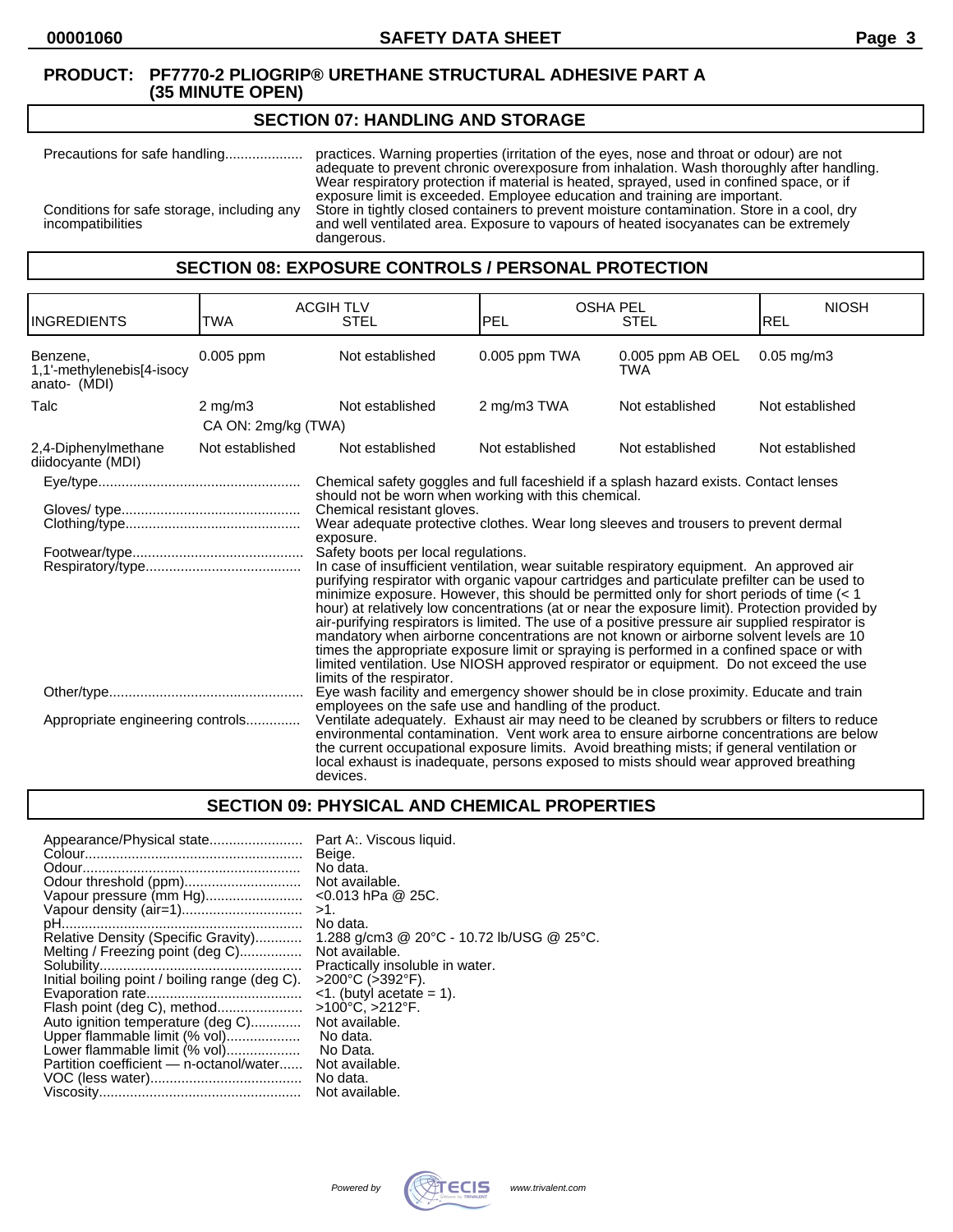# **SECTION 10: STABILITY AND REACTIVITY**

| Conditions to avoid, including static<br>discharge, shock or vibration<br>Hazardous decomposition products | Stable at normal temperatures and pressures.<br>Contact with moisture and other materials will react with isocyanates.<br>Acids, alcohols, aluminum, amines, ammonia, bases, copper alloys, fluorides, iron,<br>isocyanates, oxidizers, phosphorus compounds, strong alkalis, water, zinc.<br>See hazardous combustion products section 5.<br>Possibility of hazardous reactions Contact with moisture, other materials that react with isocyanates, or temperatures above<br>177C, may cause polymerization. |
|------------------------------------------------------------------------------------------------------------|---------------------------------------------------------------------------------------------------------------------------------------------------------------------------------------------------------------------------------------------------------------------------------------------------------------------------------------------------------------------------------------------------------------------------------------------------------------------------------------------------------------|
|------------------------------------------------------------------------------------------------------------|---------------------------------------------------------------------------------------------------------------------------------------------------------------------------------------------------------------------------------------------------------------------------------------------------------------------------------------------------------------------------------------------------------------------------------------------------------------------------------------------------------------|

# **SECTION 11: TOXICOLOGICAL INFORMATION**

| <b>INGREDIENTS</b>                             |                                                                                                                                                                                                                                                                                                                                                                                                                                                                                                                                                                                                                                                                                                                                                                                                                                                                                                                                                                                                                                                                                                                                                                                                           | <b>LC50</b>                                                                                                                                                                                                                                                                                                                                                                                                                                                                                                                                                | LD <sub>50</sub>                                   |  |
|------------------------------------------------|-----------------------------------------------------------------------------------------------------------------------------------------------------------------------------------------------------------------------------------------------------------------------------------------------------------------------------------------------------------------------------------------------------------------------------------------------------------------------------------------------------------------------------------------------------------------------------------------------------------------------------------------------------------------------------------------------------------------------------------------------------------------------------------------------------------------------------------------------------------------------------------------------------------------------------------------------------------------------------------------------------------------------------------------------------------------------------------------------------------------------------------------------------------------------------------------------------------|------------------------------------------------------------------------------------------------------------------------------------------------------------------------------------------------------------------------------------------------------------------------------------------------------------------------------------------------------------------------------------------------------------------------------------------------------------------------------------------------------------------------------------------------------------|----------------------------------------------------|--|
| Benzene, 1,1'-methylenebis[4-isocyanato- (MDI) |                                                                                                                                                                                                                                                                                                                                                                                                                                                                                                                                                                                                                                                                                                                                                                                                                                                                                                                                                                                                                                                                                                                                                                                                           | 490 mg/m3 4 hr 0.369 mg/L 4 hr                                                                                                                                                                                                                                                                                                                                                                                                                                                                                                                             | 9,200 mg/kg rat oral >7,900 mg/kg<br>rabbit dermal |  |
| Talc                                           |                                                                                                                                                                                                                                                                                                                                                                                                                                                                                                                                                                                                                                                                                                                                                                                                                                                                                                                                                                                                                                                                                                                                                                                                           | Not available                                                                                                                                                                                                                                                                                                                                                                                                                                                                                                                                              | Not available                                      |  |
| 2,4-Diphenylmethane diidocyante (MDI)          |                                                                                                                                                                                                                                                                                                                                                                                                                                                                                                                                                                                                                                                                                                                                                                                                                                                                                                                                                                                                                                                                                                                                                                                                           | No data                                                                                                                                                                                                                                                                                                                                                                                                                                                                                                                                                    | No data                                            |  |
|                                                |                                                                                                                                                                                                                                                                                                                                                                                                                                                                                                                                                                                                                                                                                                                                                                                                                                                                                                                                                                                                                                                                                                                                                                                                           | In the workplace, 4,4'-diphenylmethane diisocyanate (MDI) is mainly absorbed through the<br>airways. The product is poorly absorbed by the skin. Eye contact. Skin contact. Inhalation.                                                                                                                                                                                                                                                                                                                                                                    |                                                    |  |
| Effects of acute exposure                      | SKIN: Irritant. Can cause reddening, itching and swelling. Persons previously sensitized<br>can experience allergic skin reaction with symptoms of reddening, itching, swelling and<br>rash. Cured material is difficult to remove. Contact with MDI can cause discolouration.<br>EYE: Product liquid, aerosols or vapours are irritating. Can cause tearing, reddening and<br>swelling. May cause temporary corneal injury. INHALATION: Vapour/mists at<br>concentrations above the exposure limits can irritate (burning sensation) the mucous<br>membranes in the respiratory tract. This can cause a runny nose, sore throat, coughing,<br>chest discomfort, difficulty breathing and reduced pulmonary functioning. Persons with<br>pre-existing, nonspecific bronchial hyperractivity can respond to concentrations below the<br>TLV with similar symptoms as well as asthma attack. These symptoms can be delayed up<br>to several hours after exposure. Effects are usually reversible. INGESTION: May cause<br>irritation. Symptoms can include sore throat, abdominal pain, nausea, vomiting and<br>diarrhea. Talc can be absorbed into the lungs and the digestive tract, and adversely affect |                                                                                                                                                                                                                                                                                                                                                                                                                                                                                                                                                            |                                                    |  |
| Effects of chronic exposure                    | lung function.<br>The main effect of repeated exposure to diphenylmethane-4,4'-diisocyanate (MDI) is<br>respiratory sensitization causing asthma. . As a result of previous repeated overexposure<br>or a single large dose, certain individuals develop sensitization, which will cause them to<br>react to a later exposure to product at levels well below the TLV. Symptoms, including<br>chest tightness, wheezing, cough, shortness of breath or asthma attack, could be<br>immediate or delayed. There are reports that once sensitized, an individual can<br>experience these symptoms upon exposure to dust, cold air or other irritants. This<br>increased lung sensitivity can persist for weeks and, in severe cases, for several years.<br>Prolonged or repeated exposure may cause lung damage, including a decrease in lung<br>function. Possible risk of irreversible effects. Prolonged skin contact may cause<br>reddening, swelling, rash, blistering, and in some cases, skin sensitization. Sensitization<br>can be permanent. Prolonged vapour contact with eyes may cause conjunctivitis. Talc has<br>been shown to cause fibrosis of the lungs.                                   |                                                                                                                                                                                                                                                                                                                                                                                                                                                                                                                                                            |                                                    |  |
| Sensitizing capability of material             |                                                                                                                                                                                                                                                                                                                                                                                                                                                                                                                                                                                                                                                                                                                                                                                                                                                                                                                                                                                                                                                                                                                                                                                                           | Isocyanates are known to cause skin and respiratory sensitization in humans. Animal tests<br>have indicated that respiratory sensitization can result from skin contact with diisocyanates.                                                                                                                                                                                                                                                                                                                                                                |                                                    |  |
| Carcinogenicity of material                    | to carcinogenicity to humans) by IARC.                                                                                                                                                                                                                                                                                                                                                                                                                                                                                                                                                                                                                                                                                                                                                                                                                                                                                                                                                                                                                                                                                                                                                                    | 4,4'-Methylenediphenyl diisocyanate is listed by IARC as a Group 3 carcinogen. This<br>product contains non-asbestiform Talc, which is classified as a Group 3 (not classifiable as                                                                                                                                                                                                                                                                                                                                                                        |                                                    |  |
|                                                | crosses the placenta in animals.                                                                                                                                                                                                                                                                                                                                                                                                                                                                                                                                                                                                                                                                                                                                                                                                                                                                                                                                                                                                                                                                                                                                                                          | No data on reproductive effects were found in the literature sources consulted. MDI: It                                                                                                                                                                                                                                                                                                                                                                                                                                                                    |                                                    |  |
|                                                |                                                                                                                                                                                                                                                                                                                                                                                                                                                                                                                                                                                                                                                                                                                                                                                                                                                                                                                                                                                                                                                                                                                                                                                                           | The data do not allow for an adequate assessment of the mutagenic effect.<br>This product is an inert plastic when fully cured, and as such, is non-hazardous. Exposure<br>to unreacted chemicals can occur when handling the individual components in pails or<br>when using cartridges from the time of dispensing until the mixed material has cured. The<br>mixed material is actually curing as it is dispensed in an increasingly viscous form, making<br>it unlikely to present an inhalation hazard. The semi-viscous mixture does not flow like a |                                                    |  |

#### **SECTION 12: ECOLOGICAL INFORMATION**

| Persistence and degradability |
|-------------------------------|

Environmental........................................... Do not allow to enter waters, waste water or soil. ..... Not available.



liquid when dispensed, thus minimizing the possibility of accidential skin contact.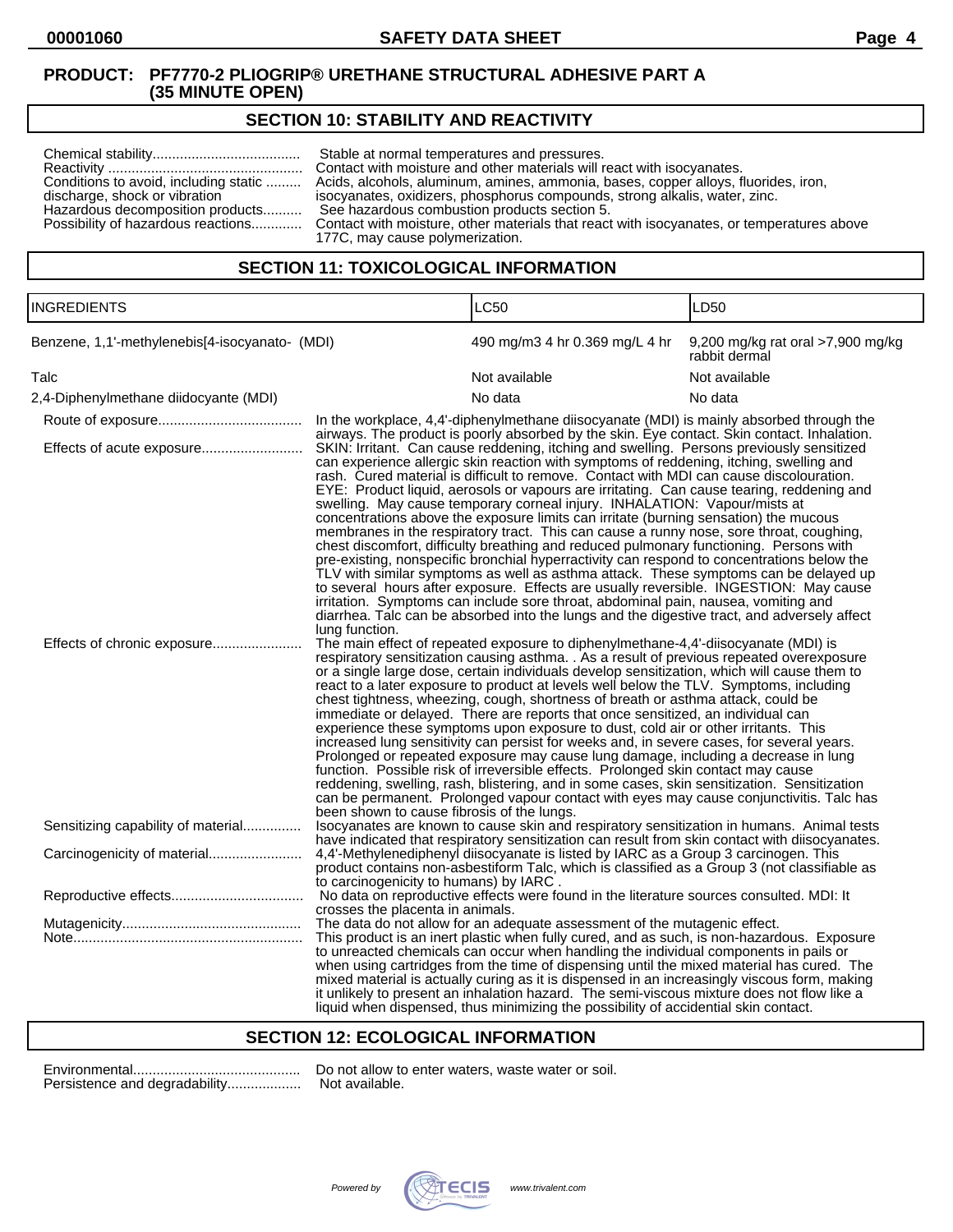## **SECTION 13: DISPOSAL CONSIDERATIONS**

Information on safe handling for disposal . Dispose of waste in accordance with all applicable federal, provincial/State and local and methods of disposal, including any regulations. Industrial incineration is the preferre and methods of disposal, including any regulations. Industrial incineration is the preferred method. Empty containers retain<br>contaminated packaging product residue; observe all precautions for the product. Decontaminate co product residue; observe all precautions for the product. Decontaminate containers prior to disposal. Empty decontaminated containers should be crushed to prevent reuse. Do not heat or cut empty containers with electric or gas torch as vapours and gases may be toxic.

#### **SECTION 14: TRANSPORT INFORMATION**

|                              | Not regulated. |
|------------------------------|----------------|
| IATA Classification (Air)    | Not regulated. |
| IMDG Classification (Marine) | Not regulated. |
|                              | No.            |
|                              |                |

Not regulated. Not regulated.<br>No. n accordance with Part 2.2.1 of the Transportation of Dangerous Goods Regulations (July 2, 2014) - we certify that classification of this product is correct. .

**SECTION 15: REGULATORY INFORMATION**

| <b>SARA Title III</b>                                                                                                                                | On Domestic Substances List (DSL).<br>All components are listed.<br>This product is considered hazardous under the OSHA Hazard Communication Standard. |
|------------------------------------------------------------------------------------------------------------------------------------------------------|--------------------------------------------------------------------------------------------------------------------------------------------------------|
| Section 302 - extremely hazardous  None.<br>substances                                                                                               |                                                                                                                                                        |
| Section 311/312 - hazard categories Immediate health, delayed health.<br>EPA hazardous air pollutants (HAPS)  Methylene Diphenyl Diisocyanate (MDI). |                                                                                                                                                        |
| 40CFR63                                                                                                                                              | This product does not contain any chemical(s) known to the State of California to cause<br>cancer or reproductive toxicity.                            |

# **SECTION 16: OTHER INFORMATION**

|                                                         | REGULATORY AFFAIRS. Trivalent Data Systems Ltd.<br>www.trivalent.com.<br>$(800)$ 387-7981.<br>DISCLAIMER: All information appearing herein is based upon data obtained from<br>experience and recognized technical sources. To the best of our knowledge, it is believed<br>to be correct as of the date of issue but we make no representations as to its accuracy or<br>sufficiency and do not suggest or guarantee that any hazards listed herein are the only<br>ones which exist. The hazard information contained herein is offered solely for the<br>consideration of the user, subject to his own investigation and verification of compliance<br>with applicable regulations, including the safe use of the product under every foreseeable<br>condition. The information relates only to the product designated herein, and does not<br>relate to its use in combination with any other material or in any other process. |
|---------------------------------------------------------|-------------------------------------------------------------------------------------------------------------------------------------------------------------------------------------------------------------------------------------------------------------------------------------------------------------------------------------------------------------------------------------------------------------------------------------------------------------------------------------------------------------------------------------------------------------------------------------------------------------------------------------------------------------------------------------------------------------------------------------------------------------------------------------------------------------------------------------------------------------------------------------------------------------------------------------|
| Date of the latest revision of the safety<br>data sheet | 2021-11-04.<br>2017-05-18                                                                                                                                                                                                                                                                                                                                                                                                                                                                                                                                                                                                                                                                                                                                                                                                                                                                                                           |

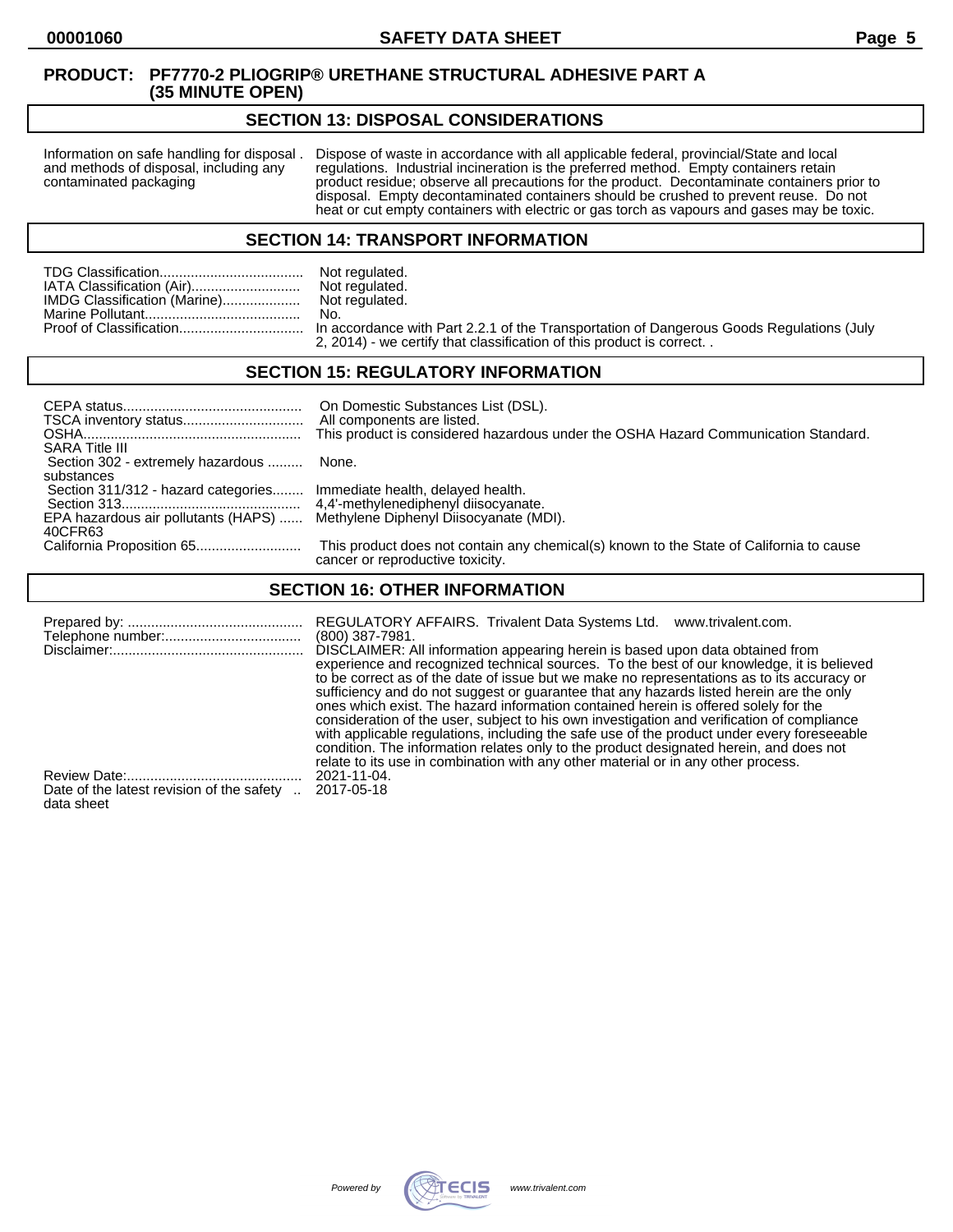**PIR** 

# **00001061 SAFETY DATA SHEET Page 1**

Pro Form Products Ltd. 604 McGeachie Drive Milton, Ontario, L9T 3Y5 Canada 905-878-4990

# **PRODUCT: PF 7770-2 PLIOGRIP® URETHANE STRUCTURAL ADHESIVE PART B (35 MINUTE OPEN)**

**PORM** 

### **SECTION 01: IDENTIFICATION**

|                                            | Pro Form Products Ltd.<br>604 McGeachie Drive<br>Milton, Ontario L9T3Y5                                                                                                                |
|--------------------------------------------|----------------------------------------------------------------------------------------------------------------------------------------------------------------------------------------|
|                                            | Tel (905) 878-4990 Fax (905) 878-1189                                                                                                                                                  |
|                                            | PF 7770-2 PLIOGRIP® URETHANE STRUCTURAL ADHESIVE PART B (35 MINUTE                                                                                                                     |
|                                            | OPEN)                                                                                                                                                                                  |
| Recommended use and restrictions on<br>use | (PART B). Adhesive applications, for industrial use only-keep out of reach of children. This<br>product should not be used for any other purpose other than the ones described in this |
|                                            | section.                                                                                                                                                                               |
|                                            | Aromatic isocyanate prepolymer.                                                                                                                                                        |
|                                            |                                                                                                                                                                                        |
|                                            | H: $2^*$ F: 1 R: 0.                                                                                                                                                                    |
|                                            | For transportation emergencies (in Canada) call CANUTEC 1-888-226-8832 (CAN-UTEC);<br>IN THE UNITED STATES CALL CHEMTREC 1-800-424-9300.                                               |
|                                            | ** For medical emergencies contact your local poison control centre **.                                                                                                                |

### **SECTION 02: HAZARD IDENTIFICATION**



| DANGER.                                                                                                                           |
|-----------------------------------------------------------------------------------------------------------------------------------|
| Skin Irritation — Category 2. Skin Sensitizer — Category 1. Respiratory Sensitizer —                                              |
| Category 1. Reproductive Toxicity — Category 2. Specific Target Organ Toxicity —                                                  |
| Repeated Exposure – Category 1.                                                                                                   |
| H315 Causes skin irritation. H317 May cause an allergic skin reaction. H334 May cause                                             |
| allergy or asthma symptoms or breathing difficulties if inhaled. H361 Suspected of                                                |
| damaging fertility or the unborn child. H372 Causes damage to the liver and kidneys                                               |
| through prolonged or repeated exposure.<br>P201 Obtain special instructions before use. P202 Do not handle this product until all |
| safety instructions have been read and understood. P264 Wash thoroughly after handling.                                           |
| P280 Wear protective gloves and eye protection. P272 Contaminated work clothing should                                            |
| not be allowed out of the workplace. P270 Do not eat drink or smoke while using this                                              |
| product. P284 In case of inadequate ventilation wear respiratory protection. P260 Do not                                          |
| breathe mist, vapours, or spray.                                                                                                  |
| P302 + P352 - If on skin: wash with plenty of water. P362 + P364 - Take off contaminated                                          |
| clothing and wash before reuse. P333 + P313 If skin irritation or rash occurs, get medical                                        |
| advice/attention. P304 + P340 - If inhaled remove person to fresh air and keep comfortable                                        |
| for breathing. P342 + P311 If experiencing respiratory symptoms; call poison center or                                            |
| doctor. P308 + P313 If exposed or concerned, get medical advice/attention. P321 - For                                             |
| specific treatment see section 4 on this SDS.                                                                                     |
| P405 Store locked up.<br>P501 Dispose all unused, waste or empty containers in accordance with local regulations.                 |
|                                                                                                                                   |

| <b>SECTION 03: COMPOSITION / INFORMATION ON INGREDIENTS</b> |            |           |  |
|-------------------------------------------------------------|------------|-----------|--|
| CHEMICAL NAME AND SYNONYMS                                  | ICAS#      | IWT. %    |  |
| Talc                                                        | 14807-96-6 | 20-30     |  |
| <b>BENTONITE</b>                                            | 71011-26-2 | $1.5 - 5$ |  |
| <b>PIPERAZINE</b>                                           | 110-85-0   | $0.5 - 1$ |  |

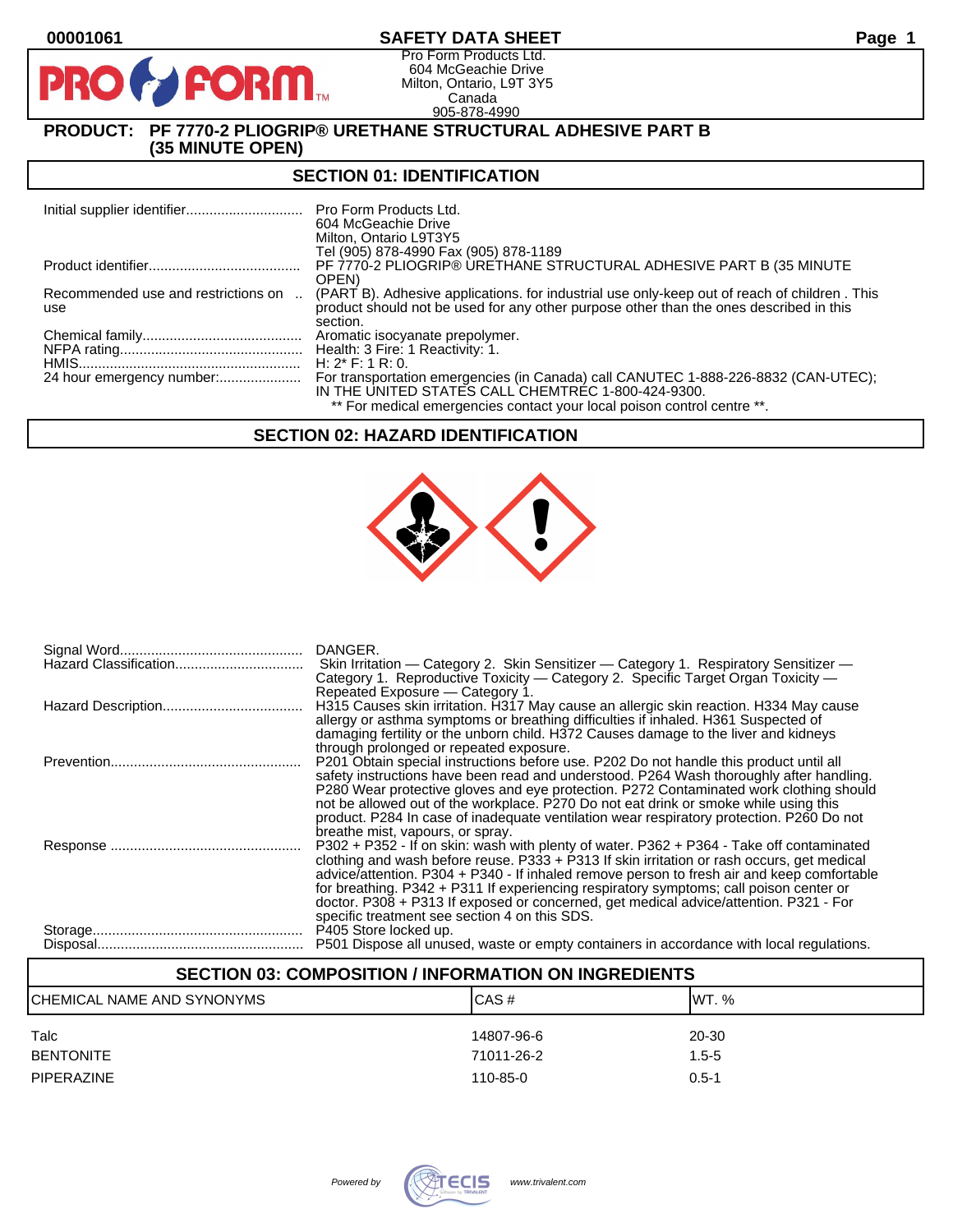#### **SECTION 04: FIRST-AID MEASURES**

| Check for and remove any contact lenses, if safe and easy to do so. In case of contact,<br>immediately flush eyes, keeping eyelids open, with plenty of water for at least 15 minutes.                                                                                                                                                                                                                                                                                                                                                                                                                                                                                                                                                                                                                   |
|----------------------------------------------------------------------------------------------------------------------------------------------------------------------------------------------------------------------------------------------------------------------------------------------------------------------------------------------------------------------------------------------------------------------------------------------------------------------------------------------------------------------------------------------------------------------------------------------------------------------------------------------------------------------------------------------------------------------------------------------------------------------------------------------------------|
| Obtain medical attention.<br>Immediately flush skin with plenty of soap and water. Remove contaminated clothing.<br>Wash clothing before reuse. Do not peel solidified product off the skin. If irritation persists,<br>seek medical attention.                                                                                                                                                                                                                                                                                                                                                                                                                                                                                                                                                          |
| If inhaled, remove to fresh air. If not breathing, give artificial respiration. If breathing is<br>difficult, give oxygen, obtain medical attention.                                                                                                                                                                                                                                                                                                                                                                                                                                                                                                                                                                                                                                                     |
| Rinse mouth with water. Never give anything by mouth to an unconscious person. If<br>spontaneous vomiting occurs have victim lean forward with head down to prevent<br>aspiration of fluid into the lungs. Obtain medical attention immediately.                                                                                                                                                                                                                                                                                                                                                                                                                                                                                                                                                         |
| Treat victims symptomatically. Skin: this compound is a known skin sensitizer. Treat<br>symptomatically as for contact dermatitis or thermal burns. If burned, treat as thermal burn.<br>Ingestion: treat symptomatically. There is no specific antidote. Inducing vomiting is<br>contraindicated because of the irritating nature of this compound. Respiratory: this<br>compound is a known pulmonary sensitizer. Treatment is essentially symptomatic. An<br>individual having a skin or pulmonary sensitization reaction to this material should be<br>removed from exposure to any isocyanate. In the event of an incident involving this product<br>ensure that medical authorities are provided a copy of this safety data sheet. In all cases, if<br>irritation persists seek medical attention. |

#### **SECTION 05: FIRE-FIGHTING MEASURES**

| Suitable and unsuitable extinguishing<br>media                                                                     | Dry chemical. Carbon dioxide. Water spray.                                                                                                                                                                                                                                                                                                                                                                                                                                                                |
|--------------------------------------------------------------------------------------------------------------------|-----------------------------------------------------------------------------------------------------------------------------------------------------------------------------------------------------------------------------------------------------------------------------------------------------------------------------------------------------------------------------------------------------------------------------------------------------------------------------------------------------------|
| Specific hazards arising from the<br>hazardous product, such as the nature of<br>any hazardous combustion products | Aldehydes, carbon dioxide and carbon monoxide, halogenated hydrocarbons, hydrogen<br>cyanide (hydrocyanic acid), isocyanates, ketones, nitrogen compounds, nitrogen oxides<br>(nox), toxic fumes carbon dioxide and carbon monoxide, hydrogen cyanide (hydrocyanic<br>acid), isocyanates, nitrogen oxides (nox), toxic fumes, aldehydes, ketones, halogenated<br>hydrocarbons.                                                                                                                            |
| Special protective equipment and<br>precautions for fire-fighters                                                  | Firefighter should be equipped with self-contained breathing apparatus and full protective<br>clothing to protect against potentially toxic and irritating fumes. During a fire, isocyanate<br>vapours and other irritating, highly toxic gases may be generated by thermal decomposition<br>or combustion. Cool fire-exposed containers with cold water spray. Heat will cause<br>pressure buildup and may cause explosive rupture. Heat will cause pressure buildup and<br>may cause explosive rupture. |
| Unusual fire / explosion hazards                                                                                   | Reaction between water or foam and hot MDI can be vigorous. (from PART A).                                                                                                                                                                                                                                                                                                                                                                                                                                |

# **SECTION 06: ACCIDENTAL RELEASE MEASURES**

| Isolate area and keep unauthorized people away. Do not walk through spilled material.<br>Wear recommended protective equipment. Ventilate. Open windows and doors to allow<br>air circulation. Dike area to prevent spreading. The use of absorbent socks or spill pillows<br>may be required. Stop leak if safe to do so. Prevent runoff into drains, sewers, and other                                                                                                                                                                                                                                                                                                                                                                                                                                                                                         |
|------------------------------------------------------------------------------------------------------------------------------------------------------------------------------------------------------------------------------------------------------------------------------------------------------------------------------------------------------------------------------------------------------------------------------------------------------------------------------------------------------------------------------------------------------------------------------------------------------------------------------------------------------------------------------------------------------------------------------------------------------------------------------------------------------------------------------------------------------------------|
| waterways.<br>Absorb isocyanates with sawdust or other absorbent. Cover spill area with suitable<br>absorbent material (e.g., sand, earth, sawdust, vermiculite, Oil-Dri, Kitty Litter, etc.).<br>Saturate absorbent material with neutralizing solution. Recommended portion is ten parts<br>neutralizing solution to one part spilled material. Suggested neutralization solution: 90%<br>water $+5\%$ concentrated ammonia $+5\%$ detergent (dish soap). Add an additional layer of<br>absorbent material. Use shovel to move absorbent material around to ensure that all<br>spilled material comes in contact with the neutralizing solution. Shovel all absorbed<br>material, including absorbent socks or spill pillows, into an appropriate salvage drum. Add<br>further amounts of neutralizing solution. Allow to stand (covered loosely) for 48 to 72 |
| hours, to allow any gases to escape. Do not use neutralizing solution on a large spill.<br>Decontaminate spill area with decontamination solution. Area can then be washed with<br>soap and water. Use a heat gun and a scraper to remove cured adhesive. Prior to using a<br>heat gun, ensure that the surface can withstand the heat generated by the gun. Use a<br>solvent such as: isopropanol, methyl ethyl ketone, or acetone, to clean up up residual<br>curative.                                                                                                                                                                                                                                                                                                                                                                                        |

# **SECTION 07: HANDLING AND STORAGE**

|  | Precautions for safe handling |  |
|--|-------------------------------|--|
|--|-------------------------------|--|

Precautions for safe handling.................... Avoid skin and eye contact. Do not breathe vapours, mist or dust. Use adequate ventilation. Decomposition products can be highly toxic and irritating. Individuals with lung or breathing problems or prior allergic reactions to isocyanates must not be exposed to vapour or spray mist. Handle in accordance with good industrial hygiene and safety

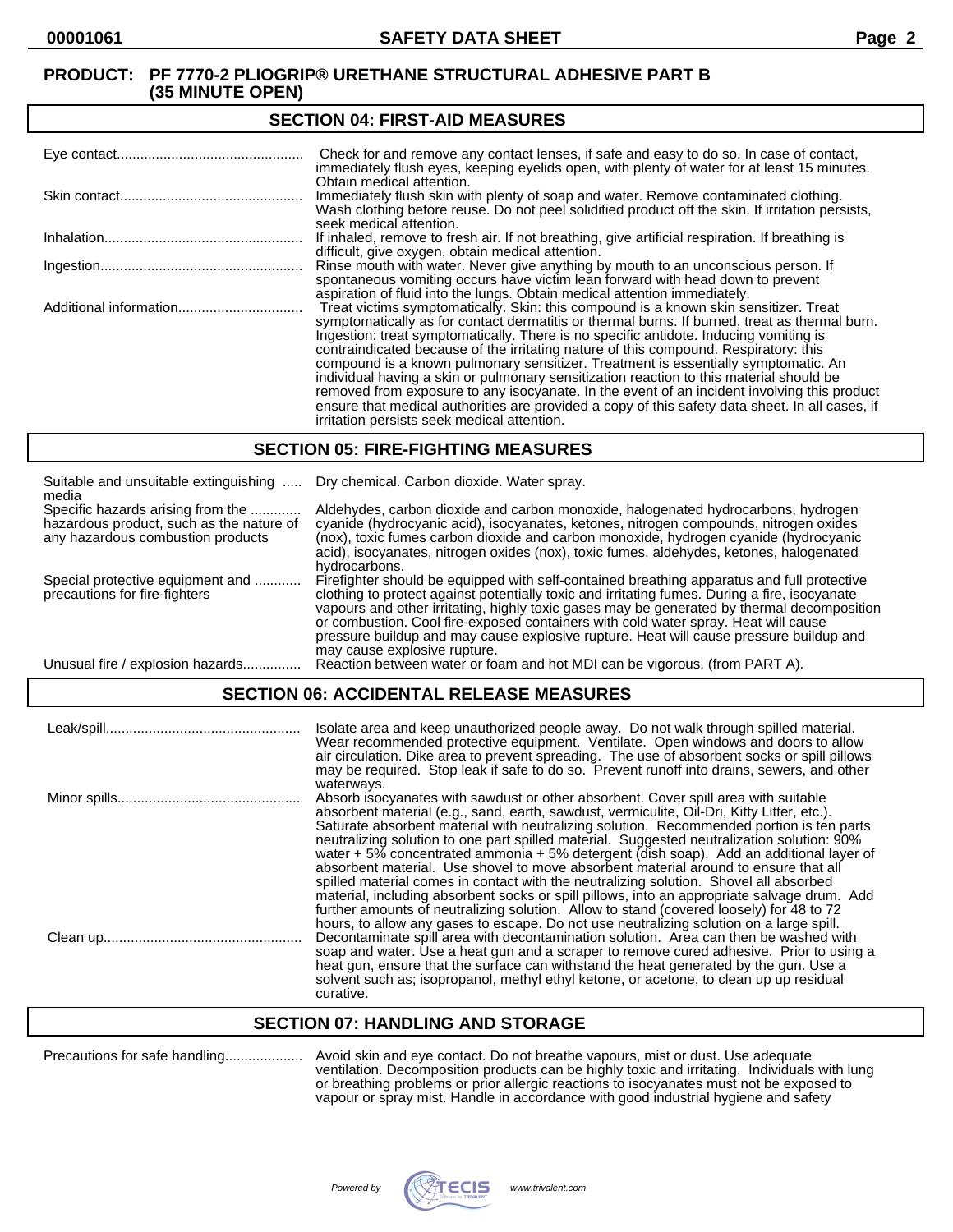#### **SECTION 07: HANDLING AND STORAGE**

Precautions for safe handling.................... practices. Warning properties (irritation of the eyes, nose and throat or odour) are not adequate to prevent chronic overexposure from inhalation. Wash thoroughly after handling. Wear respiratory protection if material is heated, sprayed, used in confined space, or if exposure limit is exceeded. Employee education and training are important. Conditions for safe storage, including any Store in tightly closed containers to prevent moisture contamination. Store in a cool, dry incompatibilities and well ventilated area. Exposure to vapours of heated isocyanates can be extremely dangerous.

# **SECTION 08: EXPOSURE CONTROLS / PERSONAL PROTECTION**

| <b>INGREDIENTS</b>               | TWA                 | <b>ACGIH TLV</b><br><b>STEL</b>                                                                                                                                                                                                                                                                                                                                                                                                                                                                                                                                                                                                                                                                                                                                                                                                                                                                                                                                                                                                                                                                                                          | <b>OSHA PEL</b><br>PEL | STEL            | <b>NIOSH</b><br><b>REL</b> |
|----------------------------------|---------------------|------------------------------------------------------------------------------------------------------------------------------------------------------------------------------------------------------------------------------------------------------------------------------------------------------------------------------------------------------------------------------------------------------------------------------------------------------------------------------------------------------------------------------------------------------------------------------------------------------------------------------------------------------------------------------------------------------------------------------------------------------------------------------------------------------------------------------------------------------------------------------------------------------------------------------------------------------------------------------------------------------------------------------------------------------------------------------------------------------------------------------------------|------------------------|-----------------|----------------------------|
| Talc                             | $2 \text{ mg/m}$    | Not established                                                                                                                                                                                                                                                                                                                                                                                                                                                                                                                                                                                                                                                                                                                                                                                                                                                                                                                                                                                                                                                                                                                          | 2 mg/m3 TWA            | Not established | Not established            |
|                                  | CA ON: 2mg/kg (TWA) |                                                                                                                                                                                                                                                                                                                                                                                                                                                                                                                                                                                                                                                                                                                                                                                                                                                                                                                                                                                                                                                                                                                                          |                        |                 |                            |
| <b>BENTONITE</b>                 | Not Established     | Not Established                                                                                                                                                                                                                                                                                                                                                                                                                                                                                                                                                                                                                                                                                                                                                                                                                                                                                                                                                                                                                                                                                                                          | Not Established        | Not Established | Not Established            |
| <b>PIPERAZINE</b>                | Not established     | Not established                                                                                                                                                                                                                                                                                                                                                                                                                                                                                                                                                                                                                                                                                                                                                                                                                                                                                                                                                                                                                                                                                                                          | Not established        | Not established | Not established            |
|                                  |                     | Chemical safety goggles and full faceshield if a splash hazard exists. Contact lenses<br>should not be worn when working with this chemical.<br>Chemical resistant gloves.<br>Wear adequate protective clothes. Wear long sleeves and trousers to prevent dermal<br>exposure.<br>Safety boots per local regulations.<br>In case of insufficient ventilation, wear suitable respiratory equipment. An approved air<br>purifying respirator with organic vapour cartridges and particulate prefilter can be used to<br>minimize exposure. However, this should be permitted only for short periods of time $\left($ < 1<br>hour) at relatively low concentrations (at or near the exposure limit). Protection provided by<br>air-purifying respirators is limited. The use of a positive pressure air supplied respirator is<br>mandatory when airborne concentrations are not known or airborne solvent levels are 10<br>times the appropriate exposure limit or spraying is performed in a confined space or with<br>limited ventilation. Use NIOSH approved respirator or equipment. Do not exceed the use<br>limits of the respirator. |                        |                 |                            |
| Appropriate engineering controls |                     | Eye wash facility and emergency shower should be in close proximity. Educate and train<br>employees on the safe use and handling of the product.<br>Ventilate adequately. Exhaust air may need to be cleaned by scrubbers or filters to reduce<br>environmental contamination. Vent work area to ensure airborne concentrations are below                                                                                                                                                                                                                                                                                                                                                                                                                                                                                                                                                                                                                                                                                                                                                                                                |                        |                 |                            |
|                                  |                     | the current occupational exposure limits. Avoid breathing mists; if general ventilation or<br>local exhaust is inadequate, persons exposed to mists should wear approved breathing<br>devices.                                                                                                                                                                                                                                                                                                                                                                                                                                                                                                                                                                                                                                                                                                                                                                                                                                                                                                                                           |                        |                 |                            |

#### **SECTION 09: PHYSICAL AND CHEMICAL PROPERTIES**

| Appearance/Physical state<br>Vapour pressure (mm Hg)<br>Relative Density (Specific Gravity)<br>Melting / Freezing point (deg C)<br>Initial boiling point / boiling range (deg C).<br>Flash point (deg C), method<br>Auto ignition temperature (deg C)<br>Upper flammable limit (% vol)<br>Lower flammable limit (% vol)<br>Partition coefficient — n-octanol/water | Part B:. Viscous liquid.<br>Green.<br>No data.<br>Not available.<br>$3$ hPa $@$ 25 $°C$ . (calculated).<br>>1.<br>No data.<br>1.225 g/cm3 @ 20 $^{\circ}$ C - 10.2 lb/usg @ 25 $^{\circ}$ C.<br>Not available.<br>Insoluble in water.<br>No data.<br>1.0. (butyl acetate $= 1$ ).<br>$>93.4^{\circ}$ C. $>200^{\circ}$ F.<br>Not available.<br>No data.<br>No Data.<br>Not available. |
|--------------------------------------------------------------------------------------------------------------------------------------------------------------------------------------------------------------------------------------------------------------------------------------------------------------------------------------------------------------------|---------------------------------------------------------------------------------------------------------------------------------------------------------------------------------------------------------------------------------------------------------------------------------------------------------------------------------------------------------------------------------------|
|                                                                                                                                                                                                                                                                                                                                                                    | No data.                                                                                                                                                                                                                                                                                                                                                                              |
|                                                                                                                                                                                                                                                                                                                                                                    | Not available.                                                                                                                                                                                                                                                                                                                                                                        |

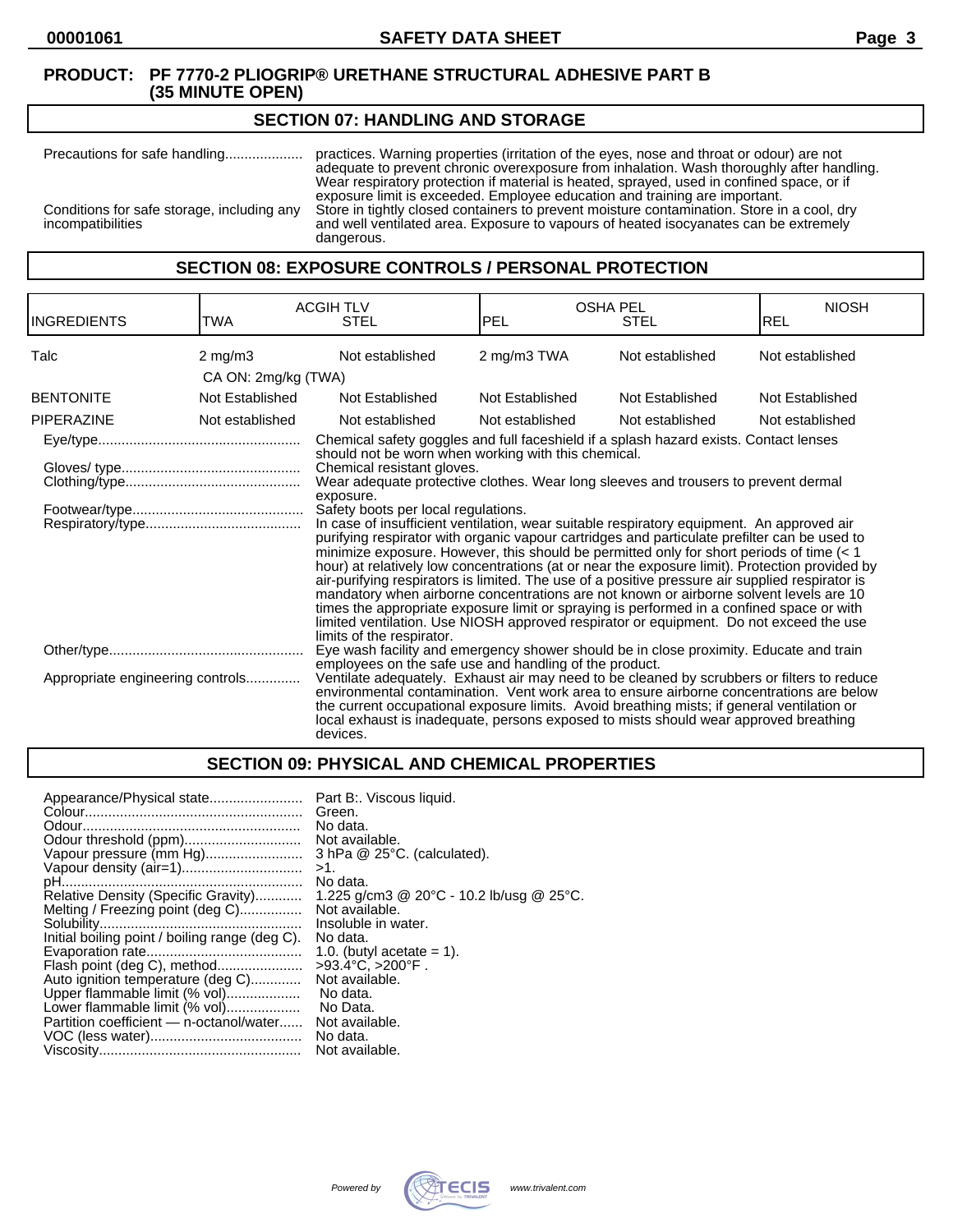# **SECTION 10: STABILITY AND REACTIVITY**

# **SECTION 11: TOXICOLOGICAL INFORMATION**

| <b>INGREDIENTS</b>                 |                                                                                                                                                                                                                                                                                                                                                                     | <b>LC50</b>                                                                                                                                                                                                                                                                                                                                                                                                                                                                                                                                                                                                                                                                                                                                                                                                                                                                                                                                                                                                      | LD50                                               |
|------------------------------------|---------------------------------------------------------------------------------------------------------------------------------------------------------------------------------------------------------------------------------------------------------------------------------------------------------------------------------------------------------------------|------------------------------------------------------------------------------------------------------------------------------------------------------------------------------------------------------------------------------------------------------------------------------------------------------------------------------------------------------------------------------------------------------------------------------------------------------------------------------------------------------------------------------------------------------------------------------------------------------------------------------------------------------------------------------------------------------------------------------------------------------------------------------------------------------------------------------------------------------------------------------------------------------------------------------------------------------------------------------------------------------------------|----------------------------------------------------|
| Talc                               |                                                                                                                                                                                                                                                                                                                                                                     | Not available                                                                                                                                                                                                                                                                                                                                                                                                                                                                                                                                                                                                                                                                                                                                                                                                                                                                                                                                                                                                    | Not available                                      |
| <b>BENTONITE</b>                   |                                                                                                                                                                                                                                                                                                                                                                     | No Data                                                                                                                                                                                                                                                                                                                                                                                                                                                                                                                                                                                                                                                                                                                                                                                                                                                                                                                                                                                                          | No Data                                            |
| <b>PIPERAZINE</b>                  |                                                                                                                                                                                                                                                                                                                                                                     | No data                                                                                                                                                                                                                                                                                                                                                                                                                                                                                                                                                                                                                                                                                                                                                                                                                                                                                                                                                                                                          | 1,900 mg/kg oral rat; 4,000 mg/kg<br>dermal rabbit |
|                                    | Eye contact. Skin contact. Inhalation.<br>Can cause moderate skin or eye irritation. Excessive vapours may cause nasal and<br>respiratory tract irritation. Breathing of high vapour concentrations may cause anesthetic<br>effects and serious health effects. Talc can be absorbed into the lungs and the digestive<br>tract, and adversely affect lung function. |                                                                                                                                                                                                                                                                                                                                                                                                                                                                                                                                                                                                                                                                                                                                                                                                                                                                                                                                                                                                                  |                                                    |
| Effects of chronic exposure        |                                                                                                                                                                                                                                                                                                                                                                     | As a result of previous repeated overexposure or a single large dose, certain individuals<br>develop sensitization, which will cause them to react to a later exposure to product at levels<br>well below the TLV. Symptoms, including chest tightness, wheezing, cough, shortness of<br>breath or asthma attack, could be immediate or delayed. There are reports that once<br>sensitized, an individual can experience these symptoms upon exposure to dust, cold air or<br>other irritants. This increased lung sensitivity can persist for weeks and, in severe cases,<br>for several years. Prolonged or repeated exposure may cause lung damage, including a<br>decrease in lung function. Possible risk of irreversible effects. Prolonged skin contact may<br>cause reddening, swelling, rash, blistering, and in some cases, skin sensitization.<br>Sensitization can be permanent. Prolonged vapour contact with eyes may cause<br>conjunctivitis. Talc has been shown to cause fibrosis of the lungs. |                                                    |
| Sensitizing capability of material |                                                                                                                                                                                                                                                                                                                                                                     | Piperazine is suspected of being both a dermal and respiratory sensitizing agent. May<br>cause sensitization by inhalation. May cause sensitization by skin contact.                                                                                                                                                                                                                                                                                                                                                                                                                                                                                                                                                                                                                                                                                                                                                                                                                                             |                                                    |
|                                    |                                                                                                                                                                                                                                                                                                                                                                     | This product contains non-asbestiform Talc, which is classified as a Group 3 (not<br>classifiable as to carcinogenicity to humans) by IARC. Piperazine:. ACGIH Evaluation:<br>Substance not classifiable as a human carcinogen (group A4)                                                                                                                                                                                                                                                                                                                                                                                                                                                                                                                                                                                                                                                                                                                                                                        |                                                    |
|                                    | Piperazine:. May cause adverse effects.                                                                                                                                                                                                                                                                                                                             |                                                                                                                                                                                                                                                                                                                                                                                                                                                                                                                                                                                                                                                                                                                                                                                                                                                                                                                                                                                                                  |                                                    |
|                                    |                                                                                                                                                                                                                                                                                                                                                                     | The data do not allow for an adequate assessment of the mutagenic effect.<br>This product is an inert plastic when fully cured, and as such, is non-hazardous. Exposure<br>to unreacted chemicals can occur when handling the individual components in pails or<br>when using cartridges from the time of dispensing until the mixed material has cured. The<br>mixed material is actually curing as it is dispensed in an increasingly viscous form, making<br>it unlikely to present an inhalation hazard. The semi-viscous mixture does not flow like a<br>liquid when dispensed, thus minimizing the possibility of accidential skin contact.                                                                                                                                                                                                                                                                                                                                                                |                                                    |

# **SECTION 12: ECOLOGICAL INFORMATION**

Environmental........................................... Do not allow to enter waters, waste water or soil.

#### **SECTION 13: DISPOSAL CONSIDERATIONS**

Information on safe handling for disposal . Dispose of waste in accordance with all applicable federal, provincial/State and local and methods of disposal, including any regulations. Industrial incineration is the preferred method. Empty containers retain contaminated packaging product residue; observe all precautions for the product. Decontaminate containers prior to disposal. Empty decontaminated containers should be crushed to prevent reuse. Do not heat or cut empty containers with electric or gas torch as vapours and gases may be toxic.

#### **SECTION 14: TRANSPORT INFORMATION**

| Not |
|-----|
| Not |
|     |
| No. |
|     |

Not regulated. Not regulated. Not regulated.<br>No.

In accordance with Part 2.2.1 of the Transportation of Dangerous Goods Regulations (July 2, 2014) - we certify that classification of this product is correct. .